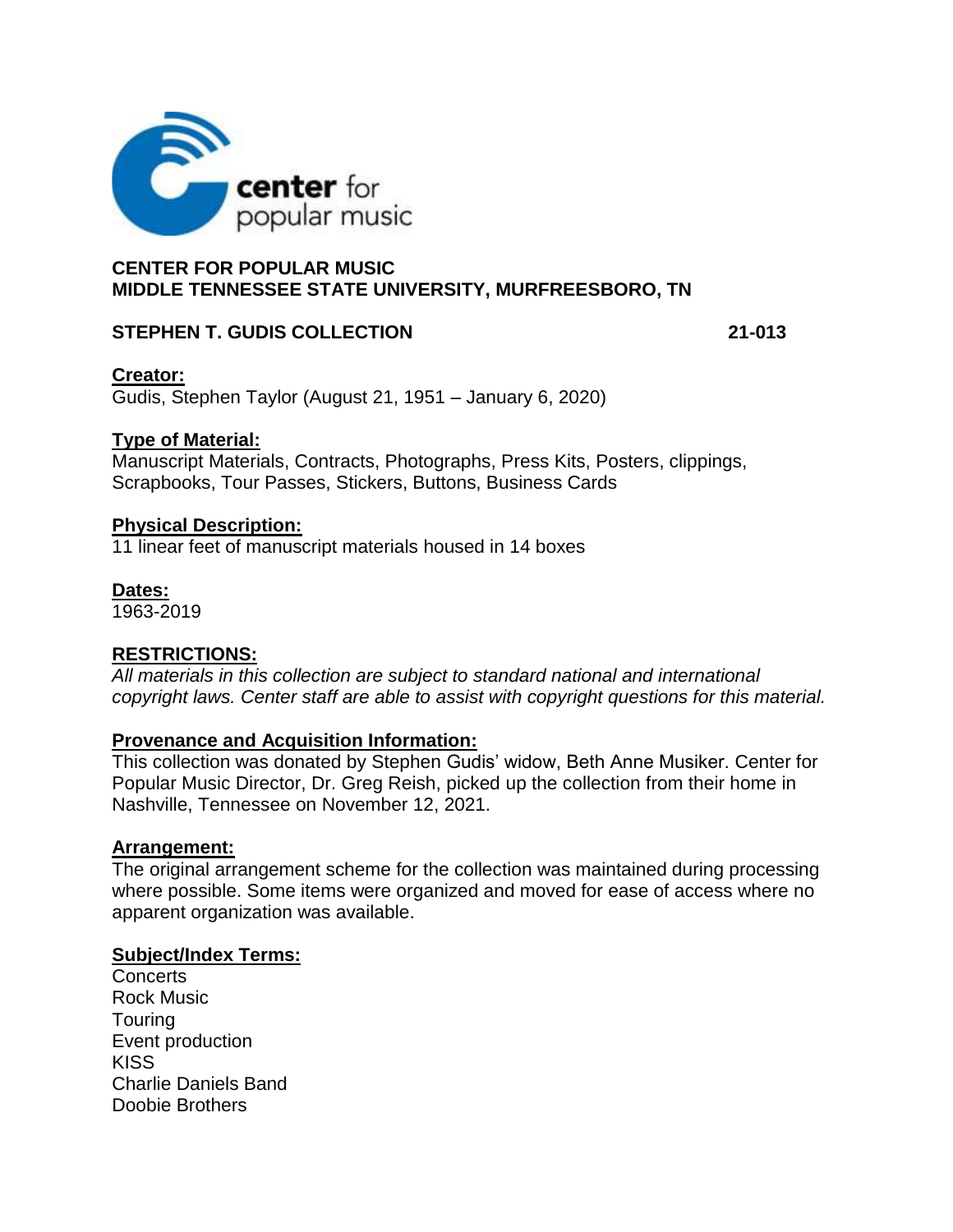Fleetwood Mac Bob Seger

## **Agency History/Biographical Sketch:**

*[From obituary written by Beverly Keel]*

"Born in Morristown, TN, on Aug. 21, 1951, he [Stephen] and his sister Patricia were raised by their parents, Bertram Gudis and Jean Taylor Gudis, as well as their doting grandparents, two uncles and an aunt. Uncle Emanuel mentored him to become the generous, calm and giving person that he always was to everyone around him. He became a Bar Mitzvah and attended Temple Beth El in Knoxville with his family throughout his life.

While attending Morristown West High School, he worked at his family's P. Taylor Shoe Store, but found his life's calling at age 15, when he formed the Stephen Gudis Talent Agency. His 10-year-old sister served as the firm's receptionist and the family basement was the rehearsal space for R&B artists such as Percy Sledge. He cherished his early career years, where he was on the forefront of a musical movement while taking R&B and soul bands around the South.

He attended Walters State Community College and studied criminology. He was a sergeant in the Hamblen County Sheriff's Office, a member of the Morristown Civil Defense, Morristown Fire Department, and the Tennessee Air National Guard during the Vietnam War.

In the early 70's, Stephen joined the Lashinsky Family, who were promoters of live entertainment and Broadway Productions, in Charleston, W. VA. During that time, he learned the skills of being a stage and production manager with The Doobie Brothers, America, KISS, Elton John, Aerosmith, Journey, Michael Jackson, and the list goes on.

He moved to Nashville in 1994 to serve as in-house production manager for Pace Concerts, which booked shows at the Starwood Amphitheater, while traveling throughout the Southeast as a promoter rep. Beginning his career as a rock show promoter provided him the opportunity to become an expert in live shows, television and production. Indeed, he was known for mastering virtually every job that contained the word manager—stage manager, tour manager, road manager and production manager—for live shows and television. His shows always ran on time and on budget. A true connector who was invigorated by mentoring young people, he was the first one many called with questions because he knew everyone, and everything related to the music business.

He served as the TV stage manager for more than 20 Farm Aid shows, stage managed Volunteer Jam for over a decade, managed country music awards shows and launched the first Nashville Hard Rock Cafe's New Year's Eve guitar drop. He recently worked on both the Music City Irish Festival and Music City Jazz Festival on Public Square Park and served as talent booker/production manager for Innovation Amphitheater in Georgia.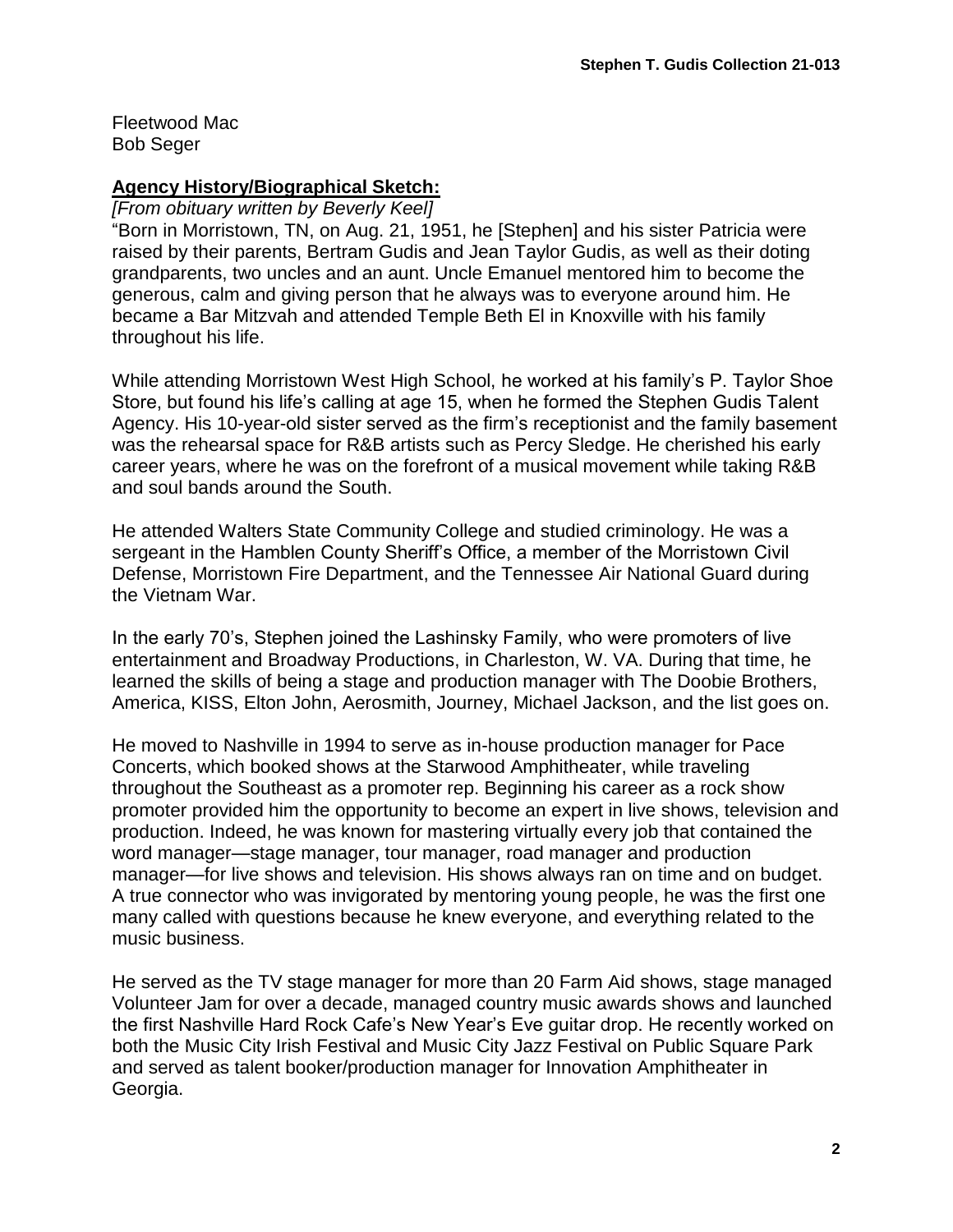He was the artists' safe space, the calm in the middle of the pre-show storm of nerves and chaos. He not only solved problems, but also anticipated and avoided them altogether. He had an old-school approach, treating people with kindness no matter what their title or affiliation.

He spent much of his life on the road, working with The Oak Ridge Boys, Alabama, Charlie Daniels Band, Toby Keith, Paul Stanley, Brooks & Dunn, Marty Stuart, Shooter Jennings, Jamey Johnson and more. But after he met singer/actress, Beth Anne Musiker, on a blind date and marrying her in 2005, he wanted to spend more time at home, so he took on more event management opportunities with his company, The Production Department LLC, for clients including, Nissan, T.J. Martell Foundation, Tennessee Performing Arts Center and Warner Music Group. He was also a board member of the Parnelli Awards and longtime stage manager for the awards show, which was one of his favorite events annually. Known for his limitless generosity with friends, he loved fishing, hunting, boating, collecting coins, eating lobster and cheering on University of Tennessee football and the Tennessee Titans. Gudis passed on January 6, 2020**."**

## **Scope and Content:**

Stephen Gudis collected these items relating to bands and events he worked with throughout his life and work. The collection includes manuscript materials, contracts, tour planning documents and information, photographs, press kits, posters, clippings, scrapbooks, tour passes, stickers, buttons, business cards - all relating to events he was involved in. Some items are autographed with notes to Gudis praising his work and personality.

## **Collection Contents (Folder/Box List):**

All folder labels are original to collection; brackets indicate Archivist's labeling for ease of access.

| Box # Folder #      | <b>Description</b>                                               |
|---------------------|------------------------------------------------------------------|
| Box 1               | Manuscripts 1969 – 2011 – Production, contacts, event details    |
| Folder 1            | High school graduation letter - Rep. John J. Duncan, Worlds Fair |
|                     | 1964-65 Neutron Irradiated Dime                                  |
| Folder <sub>2</sub> | <b>Hamblen County Deputy</b>                                     |
| Folder <sub>3</sub> | Showcase Productions - 1970                                      |
| Folder <sub>4</sub> | Weigh Side Crossing correspondence                               |
| Folder 5            | <b>Bowmar Productions - 1971</b>                                 |
| Folder <sub>6</sub> | Swing Society - 1971                                             |
| Folder <sub>7</sub> | Gilbert O'Sullivan 1973                                          |
| Folder <sub>8</sub> | America 1973                                                     |
| Folder <sub>9</sub> | Liza Minnelli 1973                                               |
| Folder 10           | Picture Thru the Window April 1980                               |
| Folder 11           | Entam logos / National Shows stationary                          |
| Folder 12           | <b>Charlie Daniels Band</b>                                      |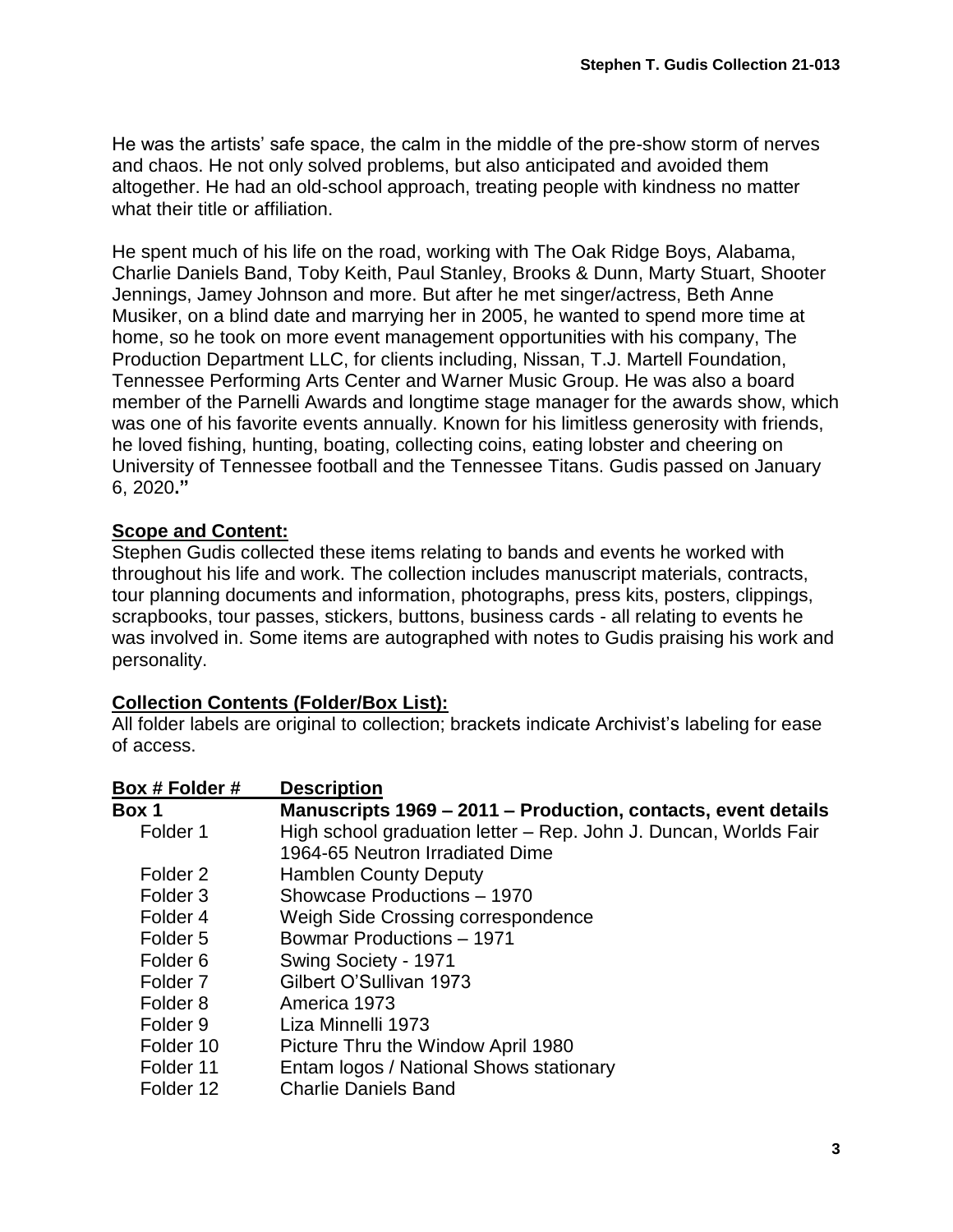- Folder 13 CMA Awards Single of the Year cue card/envelope 1983
- Folder 14 Doobie Brothers Advance concert check sheet
- Folder 15 Goodwill Games 1998
- Folder 16 Mr. Bojangles: The Ultimate Entertainer show paperwork
- Folder 17 Mr. Bojangles: The Ultimate Entertainer scripts
- Folder 18 Aerosmith Rockin' the Joint '05-06 tour book
- Folder 19 Paul Stanley Live to Win Oct/Nov 2006 tour book
- Folder 20 Green notebook [2008]
- Folder 21 Outlaw Country [TV Show] 2010
- Folder 22 Duran Duran 2011
- Folder 23 Legal Creative Licensing 2011

| Box 2                | Manuscripts 2011 - 2019 - Production, contacts, event details  |
|----------------------|----------------------------------------------------------------|
| Folder 1             | Miranda Lambert set list [c.2011]                              |
| Folder <sub>2</sub>  | Diana Ross Set list 3/2/12 Ryman                               |
| Folder <sub>3</sub>  | KISS & Motley Crue - Louisville, KY 2012                       |
| Folder 4             | DuPont Theater 2012                                            |
| Folder <sub>5</sub>  | Elvis Lives 2012                                               |
| Folder 6             | <b>Greenbrier Classic 2012</b>                                 |
| Folder <sub>7</sub>  | Music In the Middle 2013                                       |
| Folder 8             | Keith Urban 2014                                               |
| Folder 9             | <b>Summer Concert Series 2014</b>                              |
| Folder 10            | CRS - Buddy Lee Attractions 2014                               |
| Folder 11            | Farm Aid 2014                                                  |
| Folder 12            | Delta Country Jam 2014                                         |
| Folder 13            | PLSN Interview [with Gudis] 2014                               |
| Folder 14            | <b>Great Futures Gala 2017</b>                                 |
| Folder 15            | Permit 2017 [Broadway to Commerce St. CMA Fest] 2017           |
| Folder 16            | Notebook - undated [circa 2017]                                |
| Folder 17            | Innovation Amphitheater 2017-18                                |
| Folder 18            | Purple notebook [2018]                                         |
| Folder 19            | Selma Bridge Crossing 2018                                     |
| Folder 20            | Music City Irish Fest 2018                                     |
| Folder 21            | Granger Smith offer sheet 2018                                 |
| Folder 22            | Kid Rock Fish Fry 2018                                         |
| Folder 23            | The Lacs 2018                                                  |
| Folder 24            | True Music Room - William Elliot Whitmore                      |
| Folder <sub>25</sub> | Lead sheets - various artists [removed from binder]            |
| Folder 26            | Gray notebook - undated                                        |
| Folder 27            | Parnelli Awards 2019                                           |
| Folder 28            | [Loose Contracts and notes]                                    |
| Folder 29            | [Various Dressing room IDs & Maps]                             |
| Envelope 1           | [Tickets]                                                      |
| Envelope 2           | [Union Cards]                                                  |
| Envelope 3           | Digital Media – Images and Documents [Housed on Center Server] |
|                      | Black PNY Flash drive (46 Files)                               |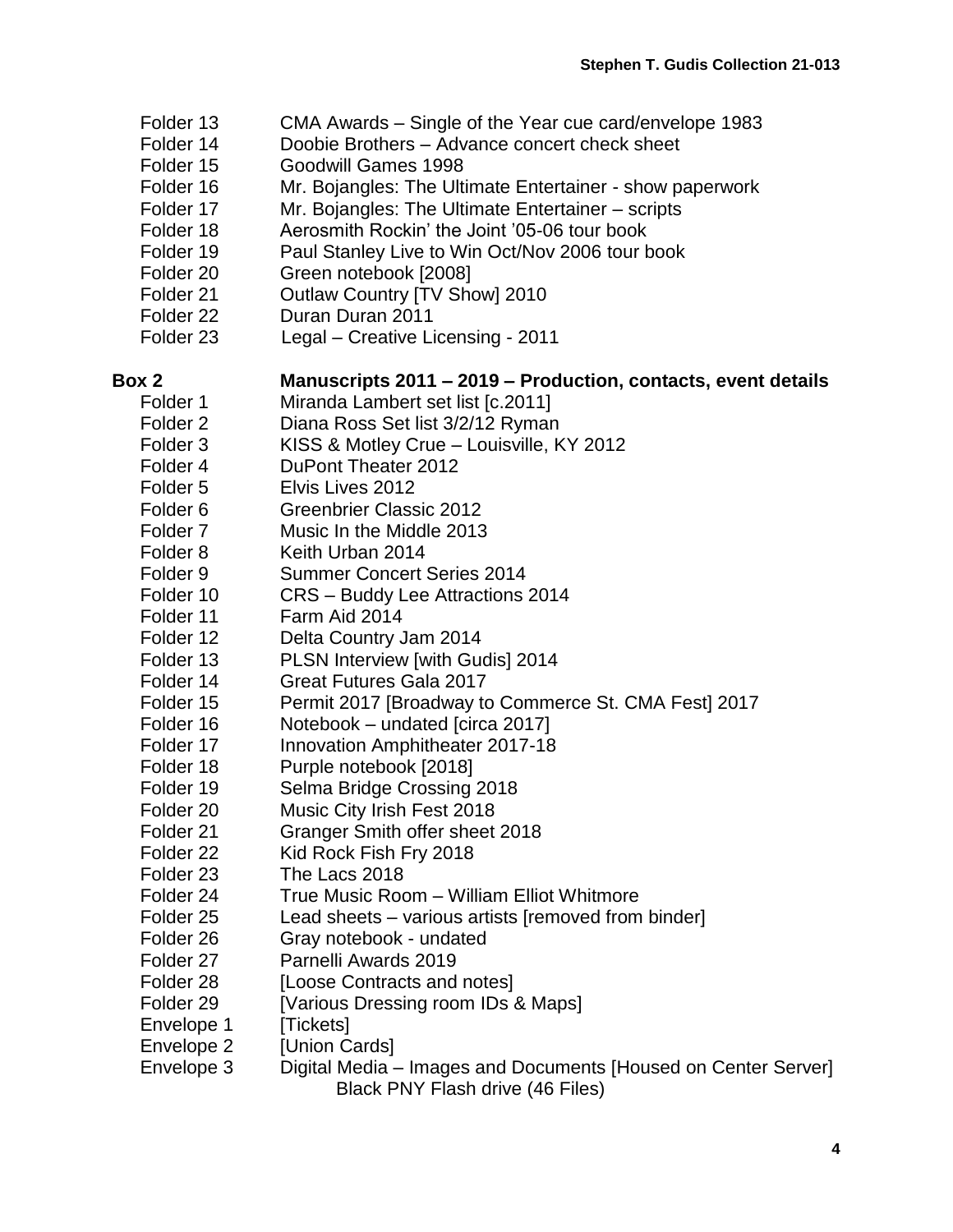|            | Dallas Audio Rig Plot<br>Fwdkunissanplot<br>NISSAN 2015 Production Schedule V2<br>Black SanDisk Flash drive (26 files)<br><b>Sumer - Production Assistant</b> |
|------------|---------------------------------------------------------------------------------------------------------------------------------------------------------------|
|            | Farm Aid Photos [2009] (820 Files)                                                                                                                            |
| Envelope 4 | Digital Media – A/V [Housed on Center Server]                                                                                                                 |
|            | FOH SC 48 Flash drive (107 files)                                                                                                                             |
|            | <b>Aretha Live First Council</b>                                                                                                                              |
|            | club_application                                                                                                                                              |
|            | D-Show                                                                                                                                                        |
|            | June Spots [Safe Step disc Knoxville] (6 files)                                                                                                               |
|            | AUDIO_TS                                                                                                                                                      |
|            | VIDEO_TS                                                                                                                                                      |
|            | Liv Write Play Flash drive (1 file)                                                                                                                           |
|            | WMM_CRS New Faces_Final_V2_H264                                                                                                                               |
|            | M7 Flash drive (71 files)                                                                                                                                     |
|            | club_application                                                                                                                                              |
|            | Nashville June Spots [Safe Step disc New York] (6 files)                                                                                                      |
|            | <b>AUDIO_TS</b>                                                                                                                                               |
|            | VIDEO_TS                                                                                                                                                      |
|            | Sammy & Me (7 files)                                                                                                                                          |
|            | <b>AUDIO TS</b>                                                                                                                                               |
|            | <b>VIDEO TS</b>                                                                                                                                               |
|            | Young Guns Publishing Flash drive (1 file)                                                                                                                    |
|            | WMM CRS New Faces Final V2 H264                                                                                                                               |

## **Box 3 Michael Jackson Scrapbook 1984**

Scrapbook and clippings relating to Michael Jackson 1984 tour, mostly relating to the Knoxville, TN tour dates. The contents were removed from the original scrapbook for preservation purposes, but context and order were retained.

**Box 4 Passes and Pins** Envelope 1 Passes A-B Aerosmith July 4 Jam Aerosmith stage pass Aerosmith stage pass Fall 1977 Aerosmith VIP Get a Grip tour Aerosmith VIP sticker 1998/99 Bachman-Turner Overdrive sticker (2) Beach Boys backstage sticker (3) BET Hip-Hop awards 08 sticker Black Eyed Peas 2011 working sticker Black Oak Arkansas 1975 guest sticker (3) Black Oak Arkansas guest sticker 1976 Black Oak Arkansas 1975 guest artist sticker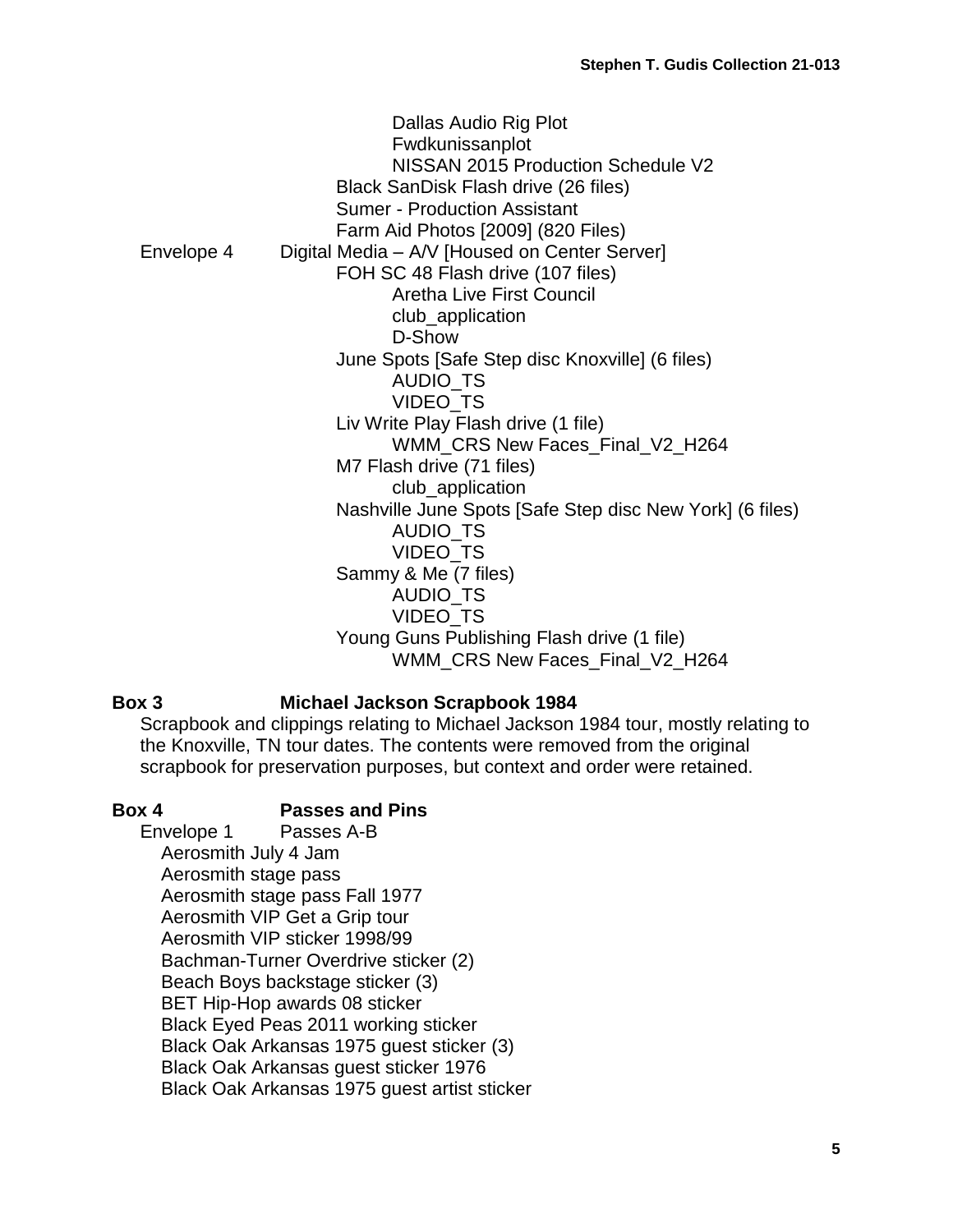Blue Oyster Cult Entam LTD backstage sticker Michael Bolton promo sticker Bon Jovi 2003 local crew sticker Boston all access pass Walk On tour Jimmy Buffett 79 stage sticker Jimmy Buffett stage pass sticker Bumbershoot 2007 artist guest sticker

Envelope 2 Passes C-I Carl Black Chevy Woods Amphitheater All Access pass Steven Curtis Chapman 1994 local crew sticker Eric Clapton 2001 promoter sticker Gary Clark Jr working sticker (2) CMA Awards 1994 pass CMA Awards 32<sup>nd</sup> crew pass Charlie Daniels Band working crew 2007 sticker Charlie Daniels working sticker (4) Def Leppard 7-day weekend House sticker Diamond Rio local crew 1995 sticker Doobie Brothers working sticker Doobie Brothers Rock & Roll sticker Doobie Brothers Fall '75 sticker Doobie Brothers backstage crew Entam sticker Eagles Hell Freezes over tour working sticker Foreigner Tour 81-82 guest pass sticker Foreigner the tour of the '80s pass Festival on the River working crew G-Force pass (4) Fleetwood Mac 1990 tour sticker Vince Gill 1995 venue personnel sticker G-Force Event staff pass Goodwill Games 1998 pass The Merle Haggard Show backstage pass sticker Heart 1978/79 guest sticker IEBA 2006 staff pass IEBA 2015 Affiliated pass

### Envelope 3 Passes J-R

J. Geils Band on tour sticker Alan Jackson VIP sticker Alan Jackson / Brooks & Dunn working sticker The Jacksons Victory Tour '84 pass Jethro Tull VIP Knoxville sticker (2) Shooter Jennings tour sticker (2) Shooter Jennings Meet & Greet sticker Waylon Jennings backstage sticker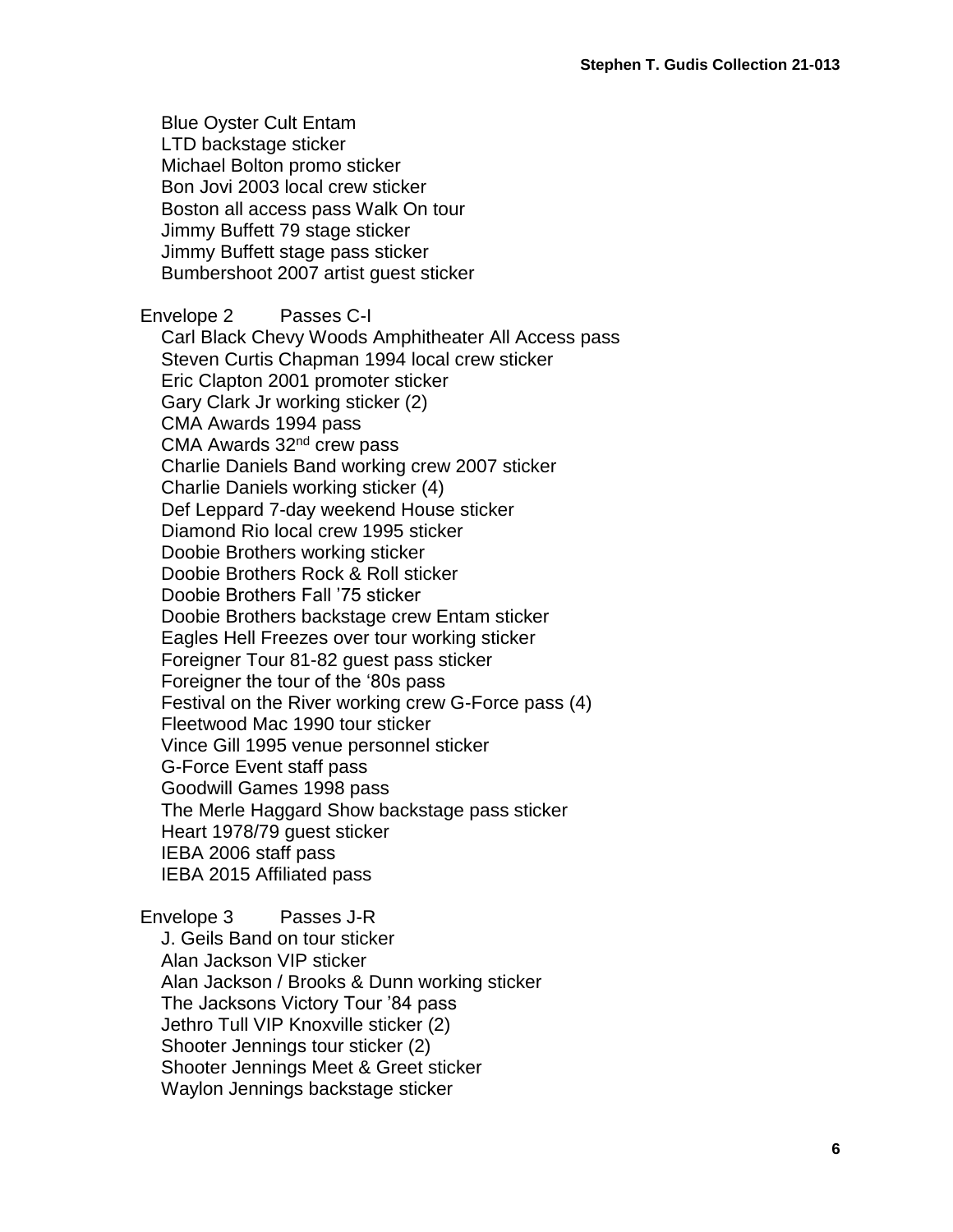Waylon Jennings backstage after show sticker Waylon Jennings backstage sticker Billy Joel / Elton John '02 working sticker Jamey Johnson 2013 working Knoxville sticker Jamey Johnson guest sticker Tom Jones guest backstage 1979 Entam sticker Tom Jones staff backstage 1979 Entam sticker Kansas 1979-80 backstage pass Kansas Entam backstage pass sticker Tom Keifer 2019 VIP pass KISS winter 76-77 Guest pass KISS Entam backstage pass sticker KISS 1979 tour sticker KISS 1979 tour sticker Return of KISS 1979 pass (2) Johnny Mathis equipment tag Loggins and Messina sticker Lynyrd Skynyrd 2006 guest sticker Megadeth guest sticker New Edition '89 guest sticker, New Kids on the Block working 2009 sticker Moody Blues working personnel sticker Miss USA Pageant 1983 pass Music Mountain Amphitheatre Working crew pass Ted Nugent '80 tour pass Pantera 94-95 local crew sticker Ringling Bros & Barnum & Bailey 1978 Press working pass Willie Nelson Full Access after show sticker Willie Nelson / Leon Russell 1979 Entam Backstage sticker Ted Nugent tour 79 sticker Ted Nugent Entam backstage sticker Oak Ridge Boys pass Poison 88-89 VIP pass

Envelope 4 Passes S-T Scorpions 1993-94 all access pass Sea World New Years 1989 complete access pass Neil Sedaka personnel sticker (2) Soul 2 Soul 2017 tour Local pass Bob Seger It's A Mystery Artist staff pass Bob Seger Against the Wind guest sticker The Southern Spirit Tour '94 Working staff sticker Starwood Amphitheater 1993 season Administration pass Starwood Amphitheater 1995 season Administration pass SuperBall 79 stage access pass Rod Stewart '88 access all area sticker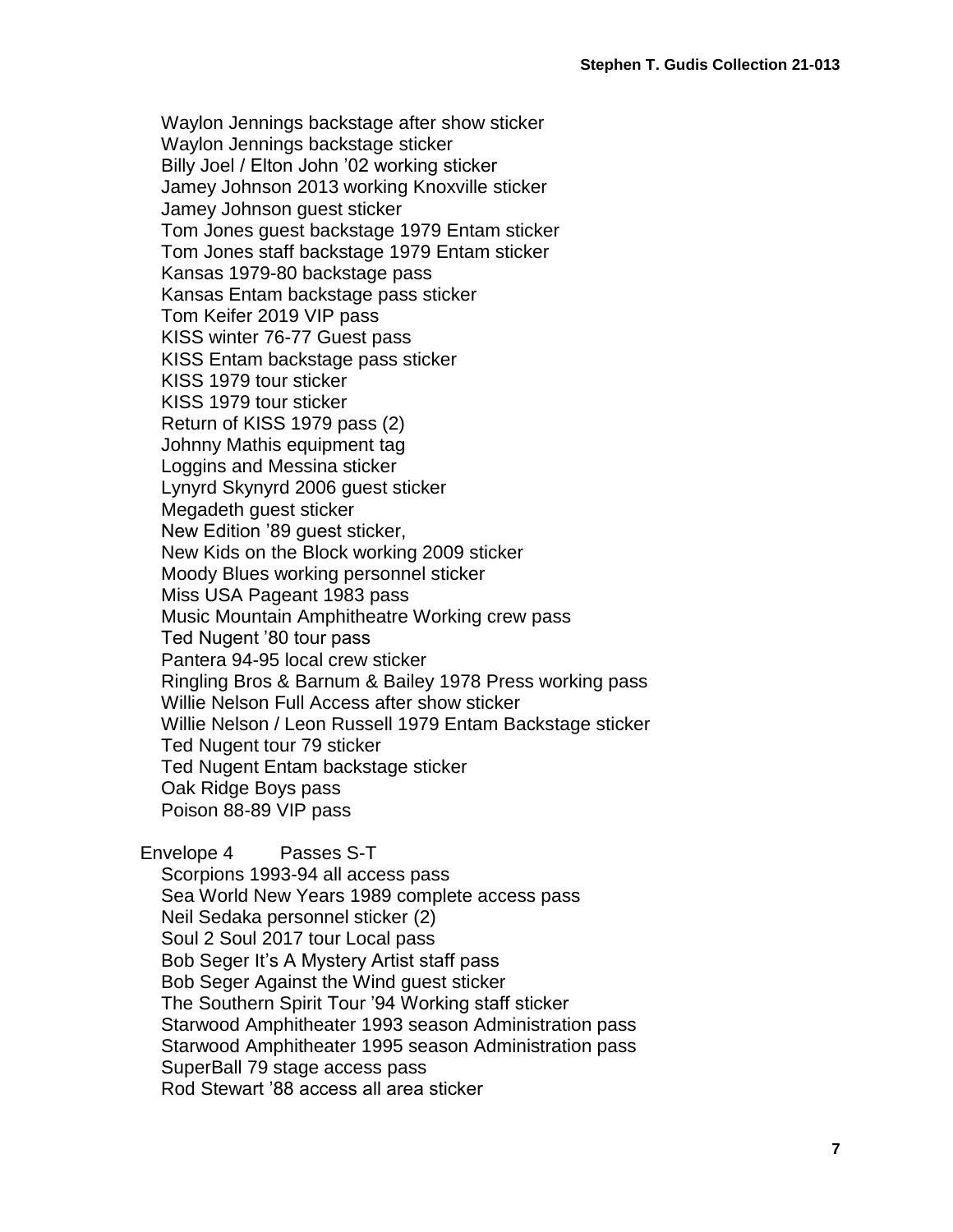STYX guest sticker STYX Entam backstage pass sticker I Saw STYX at Paradise Theatre sticker STYX Guest pass backstage only sticker TNN Music City News Country Awards stage pass Robin Tower 1976 access all areas pass Robin Tower 1977 Priority Staff Pass Keith Urban & Vince Gill All Access pass Luther Vandross All Access pass Van Halen 1981 after show sticker (2)

Envelope 5 Passes W-Z Wet Willie Feb 22, 1975 sticker Hank Williams Jr '94 Crew sticker 1982 World's Fair Employee pass 1982 World's Fair Adult pass Yes Talk Tour local staff sticker Zac Brown Band tour 2010-11 Working sticker ZZ Top w/ Lynyrd Skynyrd Entam Stage pass ZZ Top Beaver sticker (3) ZZ Top Backstage sticker ZZ TOP World Wide Texas Tour backstage sticker Beaver Productions inc blank sticker passes (11) Entam backstage pass blank sticker Backstage Pacific Presentations blank sticker Concerts West backstage pass stickers (3)

Envelope 6 Passes with clips Charlie Daniels Band 3rd volunteer Jam All Access pass Mac Davis Show staff pass Billy Joel Tours 1974 KISS tour 79-80 pass (2 versions, one has Tull Tour 79 sticker on back) Styx stage crew 1978 tour pass War Memorial Director of Operations name tag KKM 4961 name tag SCB International name plate

- Envelope 7 Alice Cooper pin Charlie Daniels Band Pin Doobie Brothers tag (2)
- Envelope 8 Duke Williams pin Yes pin KISS Ace Frehley guitar pick
- Envelope 9 Foghat pin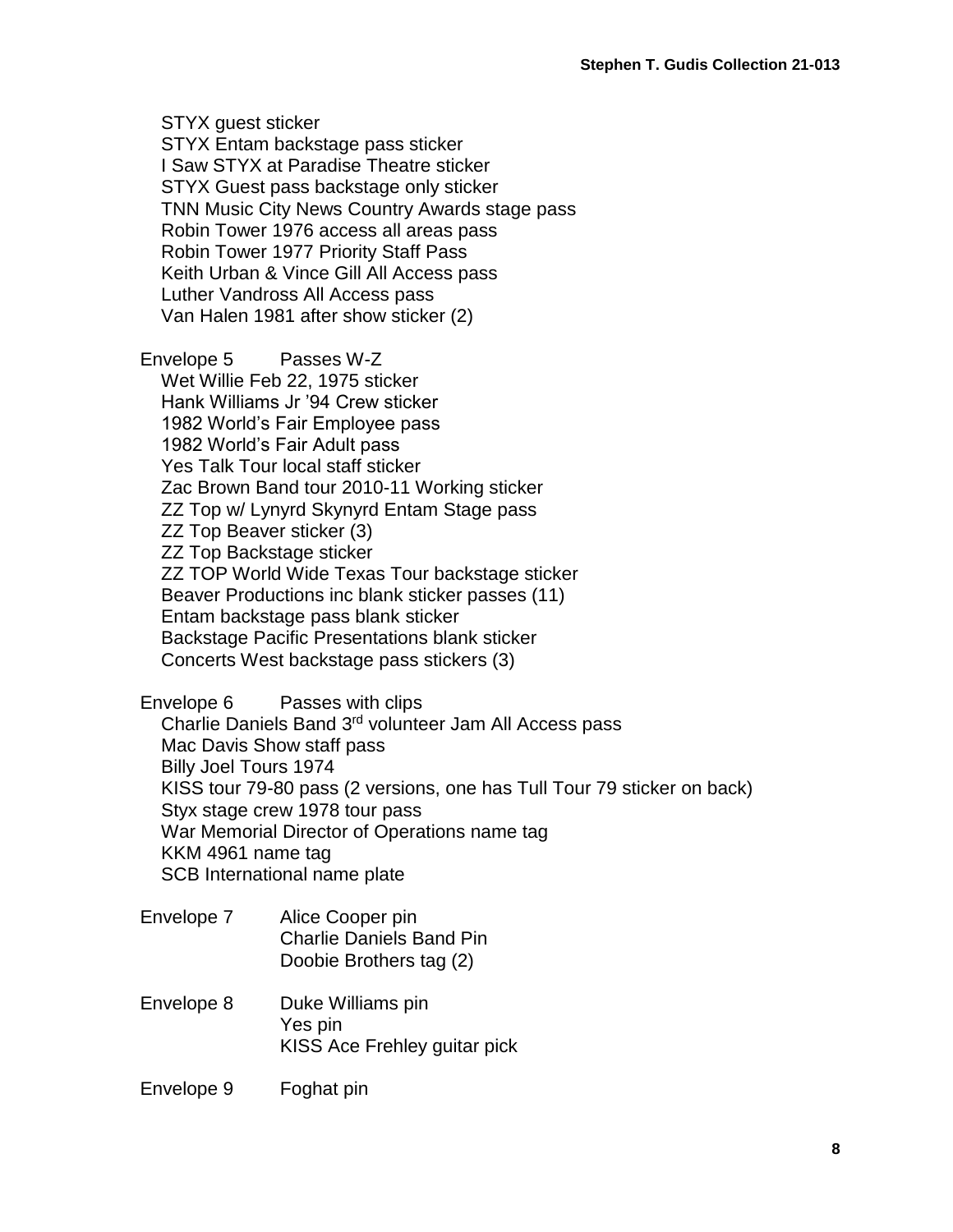Grand Funk pin Shooter Jennings patch

Envelope 10 Bristol Motor Speedway March 26, 2000 tickets/lanyard

Envelope 11 Druid City Music Festival lanyard

Envelope 12 Arnett Designs pass samples

Folder 13 Passes on paper -

Neil Diamond 1988/89 tour personnel sticker Janet Jackson 1990 working personnel sticker Color copy of Counting Crows passes Stevie Nicks copy of various passes for Nashville show NS2 Meet & Greet and All Access working stickers (2) Ted Nugent Entam Backstage 1979 sticker Bread backstage sticker Lex [Lexington] Backstage pass sticker Johnny Winter "Nothin' But the Blues" promo sticker Learn Kung-Fu promo sticker Jazz Bilzen Aug 1977 sticker West Virginia Sheriff's Association Member sticker ELO Space Cadet II backstage sticker Mac Davis [head] stickers in various colors (27) Toon Disney goofy stickers (6)

Folder 14 Small promo stickers - Marshall Tucker Band A New Life sticker Fleetwood Mac penguin sticker (2) Humble Pie Tourin' sticker Good & Plenty sticker Ruby Starr and Grey Ghost sticker Black Oak Arkansas Balls of Fire Jim Dandy sticker Steppenwolf sticker Alex Harvey Band sticker Advance Dothan Alabama sticker Manfred Mann's Earth Band Pink Floyd Day and Night stickers (2) Alice Cooper Muscle of Love sticker (2)

Folder 15 Large Promo Stickers - Entam logo sticker The Doobie Brothers Live On Tour white sticker Doobie Brothers black oval sticker KISS Destroyer album cover sticker Lollapalooza 1993 sticker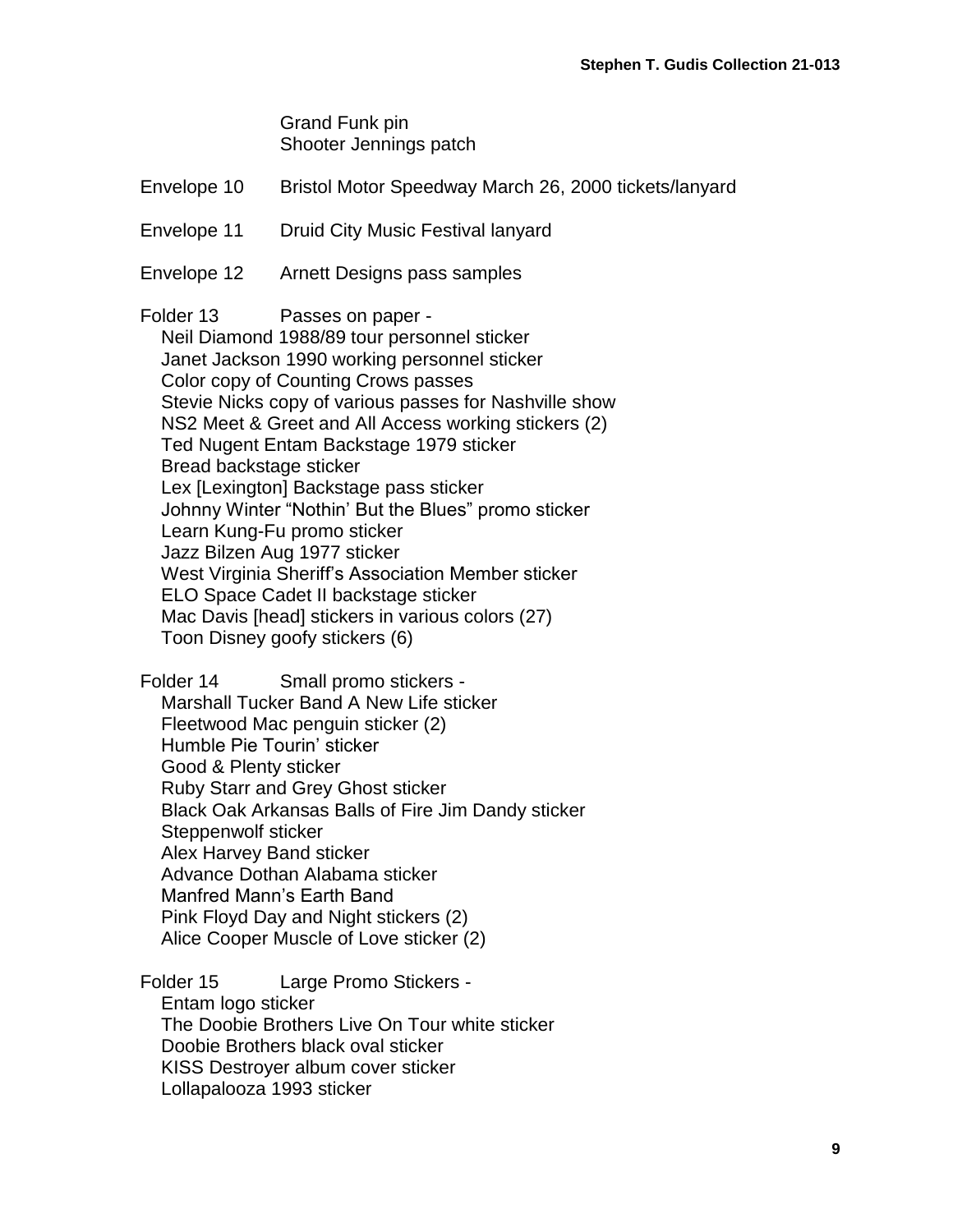Charlie Daniels Band Fire on the Mountain album cover sticker Charlie Daniels Band Nightrider sticker (2) Large Golden Erring circle iron-on sticker of Switch album cover

### **Box 5 Press Kits**

Folder 1 Alabama Folder 2 America Folder 3 Phil Collins Folder 4 Charlie Daniels Band Folder 5 Diana Folder 6 Diana! [TV Special] Folder 7 Doobie Brothers Folder 8 Emerson, Lake, & Palmer Folder 9 Fleetwood Mac Folder 10 Great White Folder 11 Harvest Jam (Alabama) Folder 12 Heart Folder 13 Jay and the Americans Folder 14 KISS Folder 15 Steve Marriott Folder 16 Metallica Folder 17 Motley Crue Folder 18 Mr. Bojangles [musical play] Folder 19 Nocturne, Inc. Folder 20 Dolly Parton Folder 21 Ray Scott [B.A.S.S] Folder 22 Sound Sensations Folder 23 Stillwell & Holland Folder 24 Sunrise Entertainment Folder 25 Uriah Heep

Folder 26 The Who

Folder 27 Promo materials -

Rolling Stones Exhibit Nashville flyer Lionel Richie Fan Club flyer The Moody Blues The Voyage Continues promo Steve Gudis Talent Agency handbill for teen dances Burt Bacharach and Carole Bayer Sager handbill (2) 211 reasons Rolling Stones promo Great Smokies Hilton folder

## **Box 6 8x10 photographs**

**Charlie** 

Folder 1 Promotional photos – A-D Lisa Bradford Aiton The Blair Bros

Harry Chapin (signed)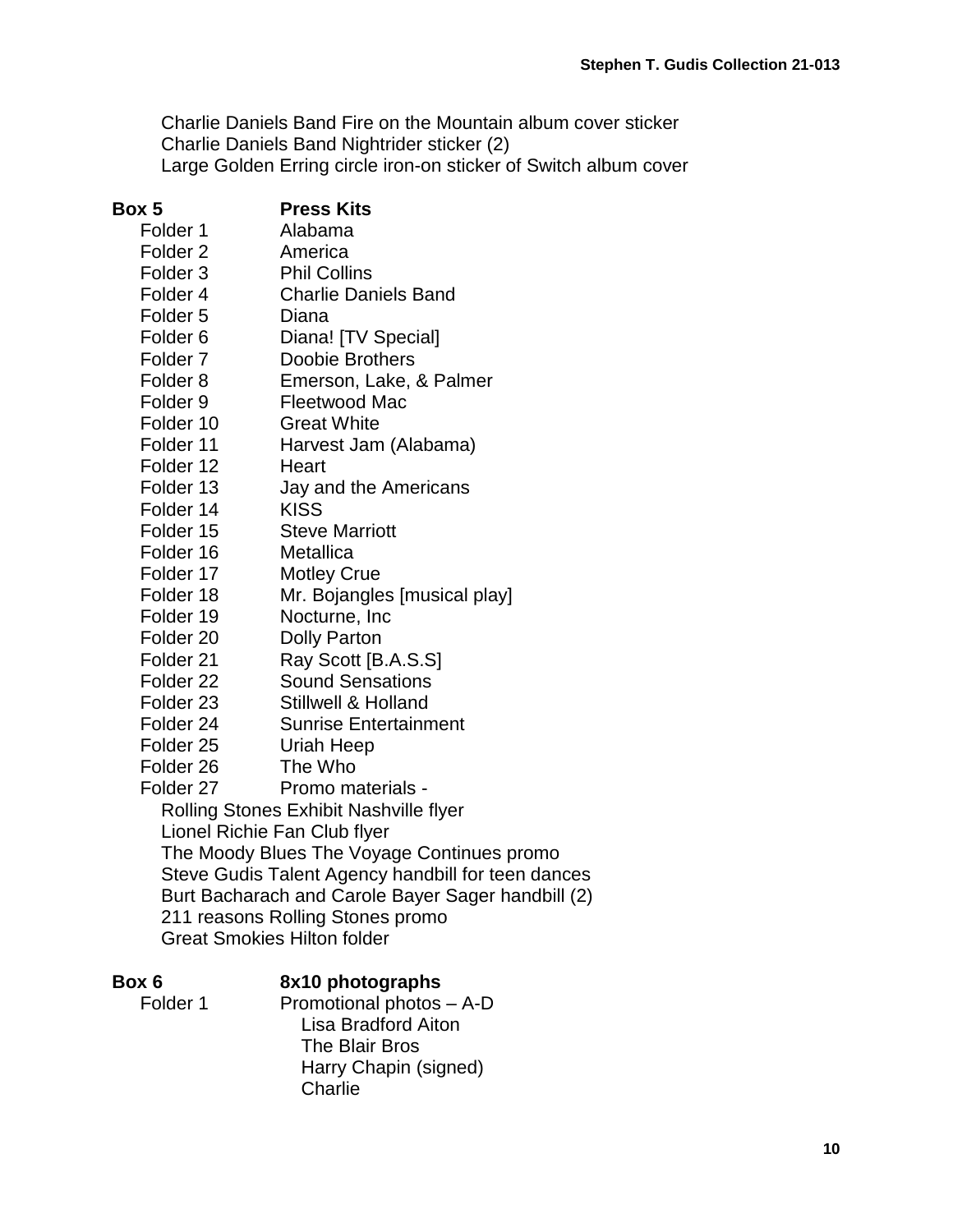|                     | The Corbatas<br>David Copperfield (signed)<br><b>The Decisions</b><br>The Doobie Brothers<br><b>The Dolls</b>                                                                                                                                                                                                                                                 |
|---------------------|---------------------------------------------------------------------------------------------------------------------------------------------------------------------------------------------------------------------------------------------------------------------------------------------------------------------------------------------------------------|
| Folder <sub>2</sub> | Promotional photos - E-H<br>Earth, Wind & Fire (signed)<br>Emerson, Lake & Palmer (signed)<br>Emory and the Dynamics (2)<br>Engelbert (signed)<br>Exile (signed)<br>Fleetwood Mac (signed)<br>Janie Fricke (signed)<br>Bobby Goldsboro (signed)<br><b>The Graduates</b><br><b>Grand Funk - Mark Farner</b><br>Lisa Harris (2)<br>Heart (signed) (2 different) |
| Folder <sub>3</sub> | Promotional photos - J-K<br>Jackson 5 [late] (signed)<br>Greg Lake (signed)<br>Jay and the Americans (4 - 2 different)<br>J. Geils Band (2 different)<br>Jefferson Starship<br>Shooter Jennings (4 different - 2 signed)<br>Jerry Marcum and the Dekades (2)<br>Billy Joel (signed)<br>Vivilore Jordan (2)<br>KISS (signed)                                   |
| Folder 4            | Promotional photos - L-O<br>The Lettermen<br>Lotsa Poppa<br>M.C. Hammer (signed)<br><b>McKendree Spring</b><br><b>Bette Midler</b><br>Dave Mason (2)<br>The Monkees [late]<br>The Monterays<br>Montrose [Bob James era] (signed)<br><b>Charlie Musselwhite</b><br>New Kids on the Block<br>Oak Ridge Boys (signed) (5)<br><b>Outlaws</b>                      |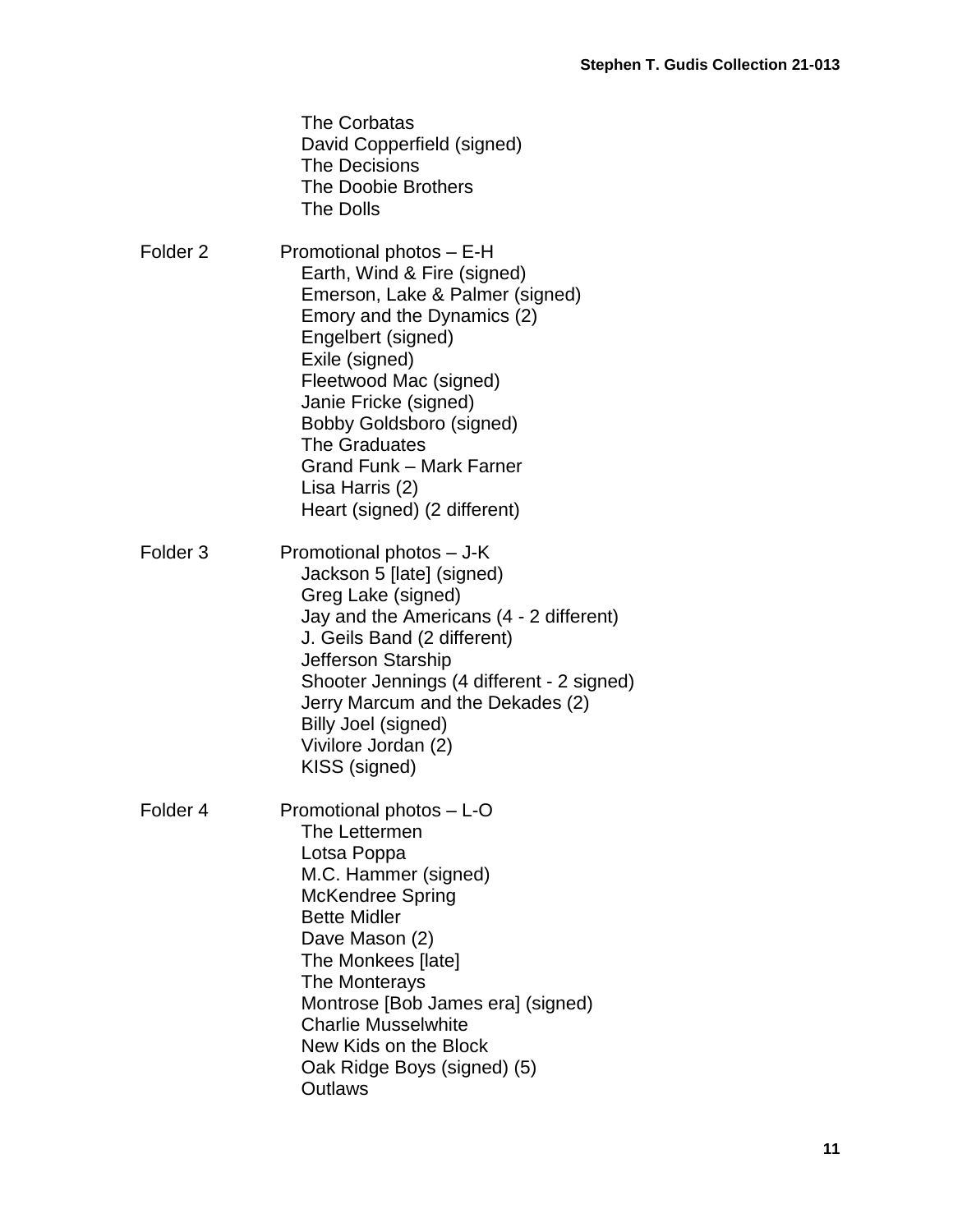| Folder <sub>5</sub>                        | Promotional photos - P-V<br>Carl Palmer (signed)<br>Kyle Petty (signed)<br>Eddy Raven (signed)<br>R.E.M. (signed)<br>RollerJam (2 different)<br>Sawyer Brown (signed)<br><b>The Second Time Around</b><br>Soul Aces (5 - 2 different)<br>Bruce Springsteen (note)<br>St Elmo's Fire<br>Gail Stanton Miss June Playboy (signed)<br><b>Star Shower</b><br>Take 6 (signed)<br>Tesla (signed)<br>The Trick Band<br>Village People (2 different singed)<br>The Who |
|--------------------------------------------|---------------------------------------------------------------------------------------------------------------------------------------------------------------------------------------------------------------------------------------------------------------------------------------------------------------------------------------------------------------------------------------------------------------------------------------------------------------|
| Folder <sub>6</sub><br>Folder <sub>7</sub> | Carolyn Brand – headshot, resume, and note to Gudis<br>Stages / Arenas                                                                                                                                                                                                                                                                                                                                                                                        |
| Folder <sub>8</sub>                        | Stephen T. Gudis                                                                                                                                                                                                                                                                                                                                                                                                                                              |
| Folder <sub>9</sub>                        | Tom Jones contact sheets                                                                                                                                                                                                                                                                                                                                                                                                                                      |
| Folder 10                                  | Various 8x10 non-promotional – including Charlie Daniels Band;<br>Leon Russell with Gary Busey; Doobie Brothers; KISS; The Guess<br>Who; Rush; Eric Clapton; Rod Stewart; Peter Frampton; Jimmy<br>Hall; The Who; other unidentified                                                                                                                                                                                                                          |
| Box 7                                      | <b>Small Photographs</b>                                                                                                                                                                                                                                                                                                                                                                                                                                      |
| Folder 1                                   | Aerosmith - Knoxville photos '80                                                                                                                                                                                                                                                                                                                                                                                                                              |
| Folder <sub>2</sub>                        | Unlabeled [Charlie Daniels Band]                                                                                                                                                                                                                                                                                                                                                                                                                              |
| Folder <sub>3</sub>                        | Unlabeled [Charlie Daniels Band]                                                                                                                                                                                                                                                                                                                                                                                                                              |
| Folder 4                                   | ELO Band '78                                                                                                                                                                                                                                                                                                                                                                                                                                                  |
| Folder 5                                   | <b>Fleetwood Mac</b>                                                                                                                                                                                                                                                                                                                                                                                                                                          |
| Folder <sub>6</sub>                        | Unlabeled [Stephen Gudis]                                                                                                                                                                                                                                                                                                                                                                                                                                     |
| Folder <sub>7</sub>                        | Janet Jackson                                                                                                                                                                                                                                                                                                                                                                                                                                                 |
| Folder <sub>8</sub>                        | <b>Billy Joel</b>                                                                                                                                                                                                                                                                                                                                                                                                                                             |
| Folder <sub>9</sub>                        | <b>KISS</b>                                                                                                                                                                                                                                                                                                                                                                                                                                                   |
| Folder 10                                  | <b>KISS [Nov 1975]</b>                                                                                                                                                                                                                                                                                                                                                                                                                                        |
| Folder 11<br>Folder 12                     | KISS [1978-9]<br>KISS+                                                                                                                                                                                                                                                                                                                                                                                                                                        |
| Folder 13                                  |                                                                                                                                                                                                                                                                                                                                                                                                                                                               |
| Folder 14                                  | Lexington Prod.<br>[Lynyrd Skynyrd c. 1988]                                                                                                                                                                                                                                                                                                                                                                                                                   |
| Folder 15                                  | Nash[ville] Riverfront                                                                                                                                                                                                                                                                                                                                                                                                                                        |
| Folder 16                                  | <b>Nazareth</b>                                                                                                                                                                                                                                                                                                                                                                                                                                               |
| Folder 17                                  | New Kids [On the Block] / Eric Clapton                                                                                                                                                                                                                                                                                                                                                                                                                        |
| Folder 18                                  | Unlabeled [Bob Seger]                                                                                                                                                                                                                                                                                                                                                                                                                                         |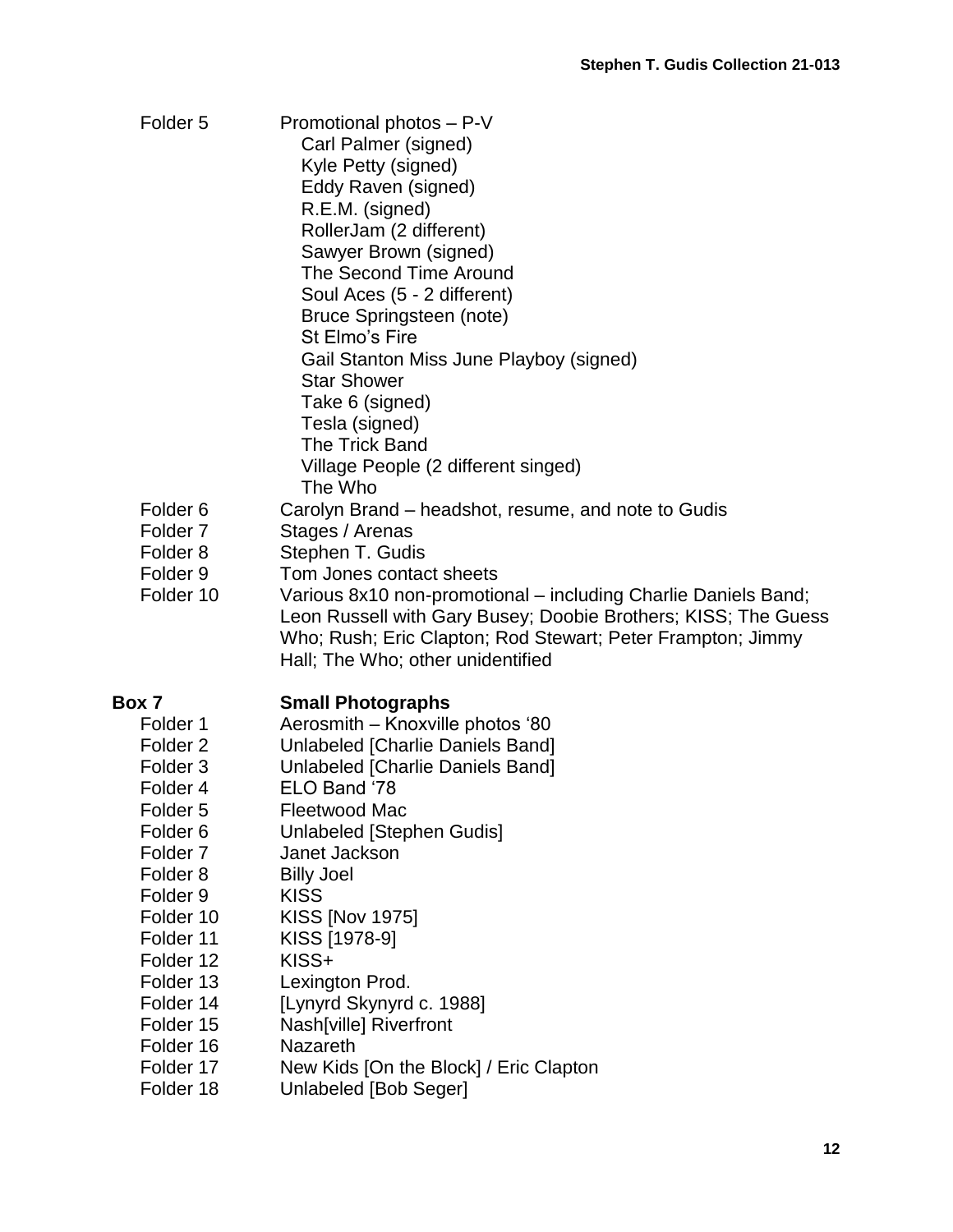- Folder 19 Smithereens 1988 In.[Innovation] Amphitheater
- Folder 20 Steppen Wolf [Steppenwolf]
- Folder 21 Volunteer Jam V 1979 [Charlie Daniels Band & Lynyrd Skynyrd]
- Folder 22 White Lion AC/DC
- Folder 23 West Virginia State Fair 1979 2 photos of stage
- Folder 24 Miscellaneous Leon Russell; Michael Martin Murphy; WIMZ 6<sup>th</sup> birthday; Tune Disney; others
- Folder 25 Postcards Save by the Bell television cast (2); Ernest Tubb; The Simmons Brothers; Marty Stuart's Congress of Country Music; Frank Zappa; William Lee Golden; Yes tour thank you 1978; Grateful Dead from the Mars Hotel; Cheap Trick; The Fray (signed)

# **Box 8 Rock Fest Photo Album**

Rock Fest 1997 photo album

## **Box 9 Business Cards**

Approximately 1,380 business cards collected by Gudis, mostly relating to music and tourism industries – includes various iterations of Gudis' own business cards.

# **Box 10 Souvenir Books & Programs**

Souvenir books [these are duplicates of items cataloged separately in rare books] Chicago 1971

Eric Clapton 1974 Harlem Globetrotters 1975 Engelbert Humperdinck 1977 Jacksons Victory Tour 1985 The Prisoner of Second Avenue 1971 Sha Na Na 1979 Tom Jones [missing front cover] Van Halen 1982 Yes 1974 Yes – booklet from Fragile album SD 7211 The Who 1982 200 Motels [movie] 1971

**Programs** 

The 25<sup>th</sup> Anniversary of the Country Music Association 1983 program Starwood Season 1995 Oconee Performing Arts – Oak Ridge Boys 2008 CMA Touring Awards 2017 program Outlaw and Armadillos Country's Roaring 70s Country Music Hall of Fame and Museum exhibit opening program (2) Celebration of the Arts Currey Ingram Academy program 2010 NGC Fox Theater Opening Night 1969 Don't Bother Me, I Can't Cope – Charleston Municipal Auditorium 1976 Country Music Hall of Fame Medallion Ceremony 2016 program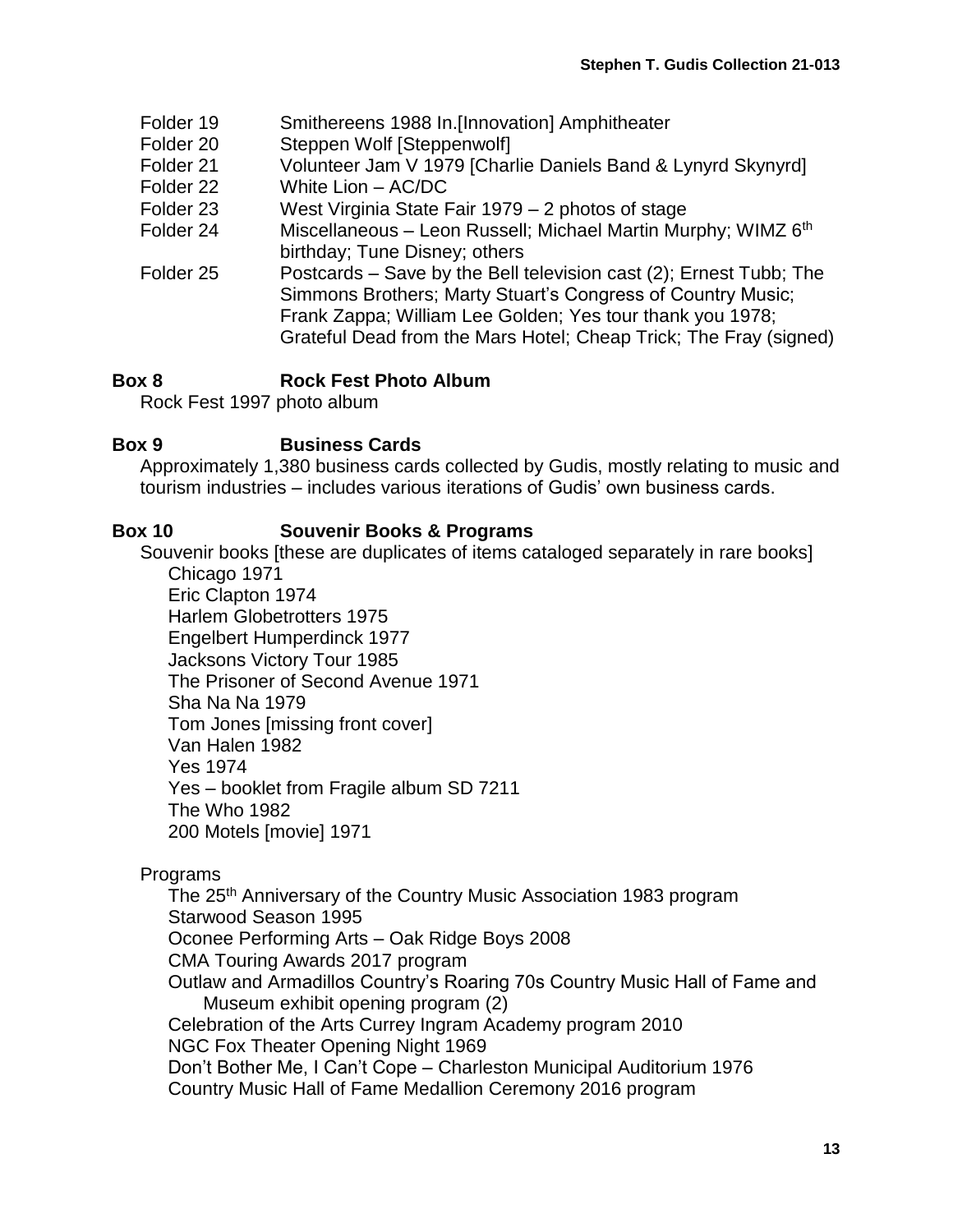Tony Stewart Foundation Benefit Concert 2004 Tony Stewart Foundation Benefit Concert 2005 Royal Lipizzan Stallion Show 6th anniversary program Royal Lipizzan Stallion Show 1980-81 Beach Music Awards 1982 Beach Music Awards 1983 Florida World Music Festival 1979 California World Music Festival 1979

| <b>Box 11</b><br>Folder 1 | <b>Newspapers and clippings</b><br>Clippings - mostly related to show promoted or worked on by Gudis<br>Includes items related to cases worked by Gudis while in the                                                                                                                                                                         |
|---------------------------|----------------------------------------------------------------------------------------------------------------------------------------------------------------------------------------------------------------------------------------------------------------------------------------------------------------------------------------------|
|                           | Sheriff's department                                                                                                                                                                                                                                                                                                                         |
| Folder <sub>2</sub>       | Kentucky Kernel newspaper January 17, 1977 - Charlie Daniels                                                                                                                                                                                                                                                                                 |
| Folder <sub>3</sub>       | The Commercial Appeal Memphis August 17, 1977 - Elvis death                                                                                                                                                                                                                                                                                  |
| Folder 4                  | The Knoxville New Sentinel August 17, 1977 Elvis death                                                                                                                                                                                                                                                                                       |
| Folder <sub>5</sub>       | Memphis Press-Scimitar August 17, 1977 Elvis death                                                                                                                                                                                                                                                                                           |
| Folder <sub>6</sub>       | Charleston Daily Mail November 16, 1978 Pablo Cruise Concert                                                                                                                                                                                                                                                                                 |
| Folder <sub>7</sub>       | Kentucky Kernel March 5, 1981 Bruce Springsteen Concert                                                                                                                                                                                                                                                                                      |
| Folder <sub>8</sub>       | The Knoxville New Sentinel August 18, 1990 New Kids on the<br><b>Block</b>                                                                                                                                                                                                                                                                   |
| Folder <sub>9</sub>       | Fort Payne Times-Journal June 13, 1992 June Jam XI                                                                                                                                                                                                                                                                                           |
| Folder 10                 | Washington Post March 30, 2006 Kristofferson Kennedy Center<br>Honors                                                                                                                                                                                                                                                                        |
| Folder 11                 | Tennessean - Arts & Entertainment September 21, 2008                                                                                                                                                                                                                                                                                         |
| Folder 12                 | Tennessean - Business May 20, 2014 Les Paul Gibson Tribute                                                                                                                                                                                                                                                                                   |
| <b>Box 12</b>             | <b>Oversized photographs</b>                                                                                                                                                                                                                                                                                                                 |
|                           |                                                                                                                                                                                                                                                                                                                                              |
| Folder 1                  | Oversized Album Promos - Marshall Tucker Band; Jonzun Crew;<br>The Black Crows; Ringo Starr - Ring album liner notes; Emerson,<br>Lake and Palmer Brain Salad Surgery liner notes; Elvis Presley<br>Harum Scarum promo; Chicago souvenir book (oversized); Boston<br>Don't Look Back Press kit (oversized); Ted Nugent Privet<br>poster/sign |
| Folder <sub>2</sub>       | Stephen Gudis with others (4 photographs)                                                                                                                                                                                                                                                                                                    |
| Folder <sub>3</sub>       | Black Oak Arkansas (3 photographs including 2 of Jim Dandy)                                                                                                                                                                                                                                                                                  |
| Folder 4                  | Fleetwood Mac / Alice Cooper – by Bill Straus (5 photographs)                                                                                                                                                                                                                                                                                |
| Folder <sub>5</sub>       | Billy Joel (4 photographs)                                                                                                                                                                                                                                                                                                                   |
| Folder <sub>6</sub>       | Bob Seger (3 photographs, 1 autographed)                                                                                                                                                                                                                                                                                                     |
| Folder <sub>7</sub>       | Bruce Springsteen (3 photographs)                                                                                                                                                                                                                                                                                                            |
| Folder <sub>8</sub>       | Robin Tower (2 photographs)                                                                                                                                                                                                                                                                                                                  |
| Folder <sub>9</sub>       | Empire Photographs Envelope (11 photographs) – unidentified;                                                                                                                                                                                                                                                                                 |
|                           | Bad Company; The Eagles; The Who (2); John Entwistle (The<br>Who); Roger Daltrey (The Who); Keith Moon (The Who); Pete<br>Townshend (The Who); Frank Zappa; Peter Frampton                                                                                                                                                                   |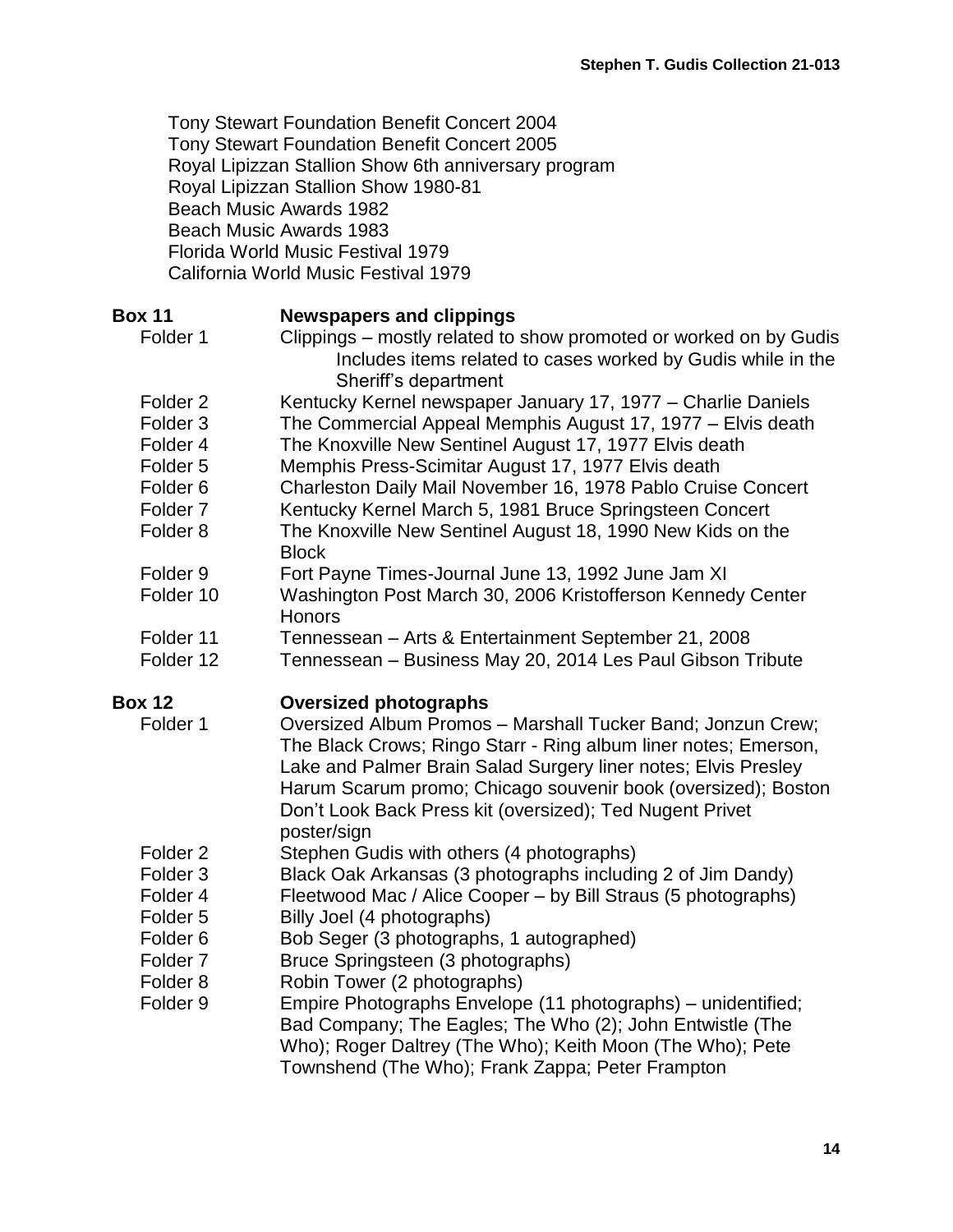- Folder 10 Various Ross Valory (Journey); Dave Mason; Elvin Bishop; The Who; Frank Zappa; Doobie Brothers; Mountain (band); George Benson
- Folder 11 Various unidentified
- Folder 12 Small mounted prints (21 photographs)

## **Box 13 Oversized mounted photographs**

- Folder 1 Stephen Gudis (4 photographs)
- Folder 2 **Peter Frampton (2 1 autographed)**
- Folder 3 Van Halen (5 autographed)
- Folder 4 Various Elton John; KISS (autographed); Rick Derringer [Edger Winter Group]; unidentified; New River Gorge Bridge [WV]; Liza Minnelli; Steve Howe [Yes]; Chris Squire [Yes]; Charlie Daniels Band with Lynyrd Skynyrd; Ron Wood

## **Box 14 Oversized Photographs and Posters**

Folder 1 Earth Wind and Fire matted promo (autographed) Folder 2 **Dolly Parton matted promo** Folder 3 Charlie Daniels 3D photo matted Folder 4 Eric Clapton large matted photograph Folder 5 **Peter Frampton large matted photograph** Folder 6 Alice Cooper large matted photograph - autograph Folder 7 Foghat – mounted collage [missing one piece] Folder 8 The Association – Live Album promo Folder 9 Shooter Jennings poster 9.23.05 City Hall Nashville (2) Folder 10 Marshall Dyllon (band) Enjoy the Ride album promo Folder 11 The Who Tuesdays at the Marquee poster Folder 12 The Alice Cooper Show Roanoke Coliseum poster Folder 13 3 Dog Night Knoxville Civil Coliseum poster Folder 14 Earth Wind & Fire Greensboro Coliseum 1976 poster

# **Map drawer Oversized Posters**

Peter Frampton 1977 tour book – fold out poster Foghat Poster Genesis Poster Black Sabbath poster Bachman-Turner Overdrive tour book – fold out poster Buddy Miles – A Message to the People prom fold out poster Back Doors [Door tribute musical] poster The Revival [Credence Clearwater Revival] musical poster Frank Zappa 200 Motels poster The Doobie Brothers poster (signed)

## **Materials Cataloged Separately:**

Per Center policy, certain formats are cataloged separately for accessibility, including rare books. [For a complete list of separated materials, please contact the Archivist.]